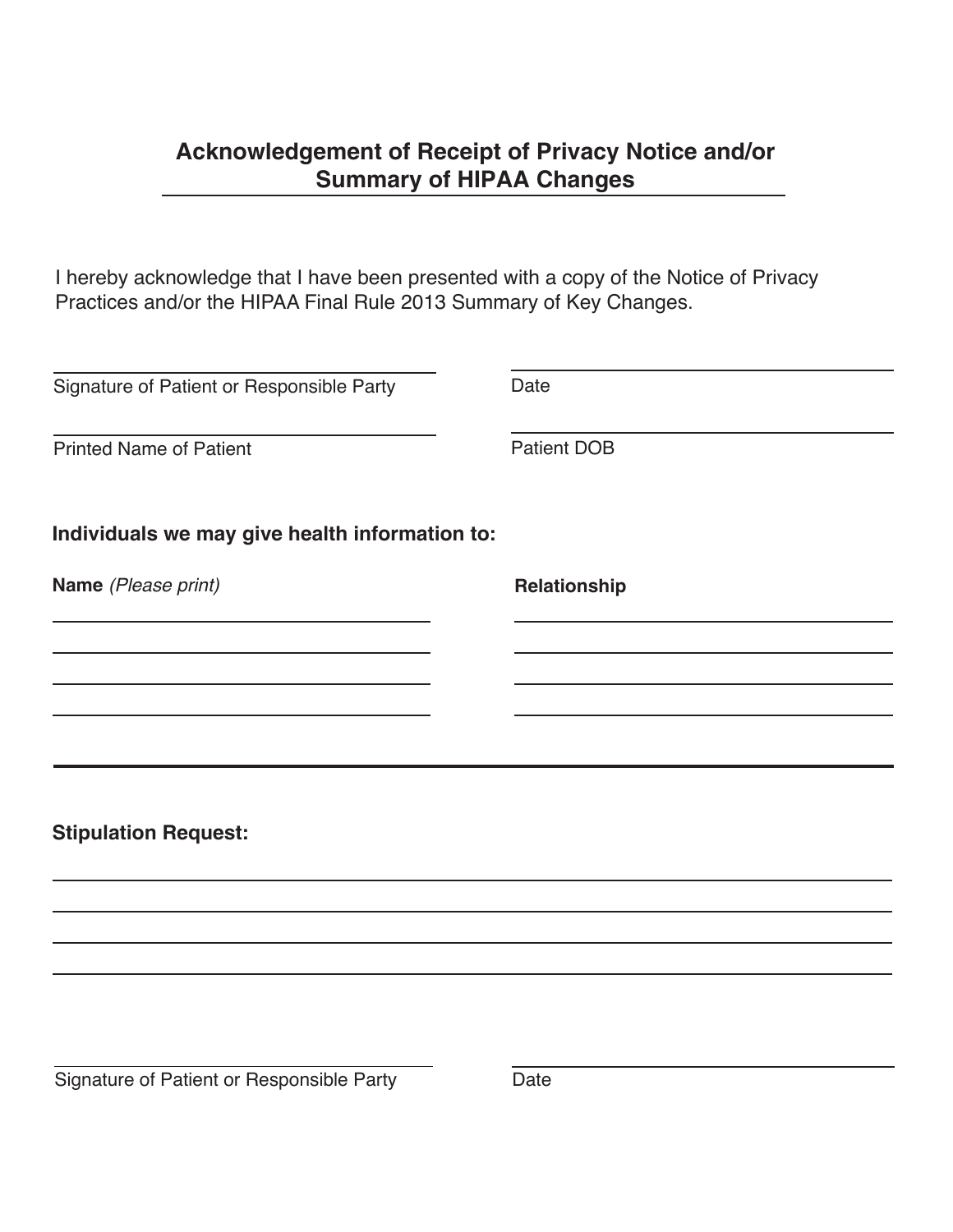# **Notice of Privacy Practices**



2680 South Val Vista Drive, Suite 111 Gilbert, AZ 85295

**(480) 807-0288** ● www.SanTanEyeCare.com

### **This notice describes how medical information about you may be used and disclosed, and how you can obtain access to this information. Please review it carefully.**

#### **General Rule**

We respect our legal obligation to keep health information that identifies you private. The law obligates us to give you notice of our privacy practices.

Generally, we can only use your health information in our office or disclose it outside of our office, without your written permission, for purposes of treatment, payment or healthcare operations. In most other situations, we will not use or disclose your health information unless you sign a written authorization form. In some limited situations, the law allows or requires us to disclose your health information without written authorization.

#### **Uses or Disclosures of Health Information**

Examples of how we use information for **treatment** purposes:

- When we set up an appointment for you.
- When our technician or doctor tests your eyes.
- When the doctor prescribes glasses or contact lenses.
- When the doctor prescribes medication.
- When our staff helps you select and order glasses or contact lenses.
- When we show you low vision aids.

We may disclose your health information outside of our office for **treatment** purposes, for example; Examples of how we use information for **treatment** purposes:

- If we refer you to another doctor or clinic for eye care or low vision aids or services.
- If we send a prescription for glasses or contacts to another professional to be filled.
- When we provide a prescription for medication to a pharmacist.
- When we phone to let you know that your glasses or contact lenses are ready to be picked up.

Sometimes we may ask for copies of your health information from another professional that you may have seen before.

We may use your health information within our office or disclose your health information outside of our office for **payment** purposes. Some examples are:

- When our staff asks you about health or vision care plans that you may belong to, or about other sources of payment for our services.
- When we prepare bills to send to you or your health or vision care plan.
- When we process payment by credit card and when we try to collect unpaid amounts due.
- When bills or claims for payment are mailed, faxed, or sent by computer to you or your health or vision plan.
- When we occasionally have to ask a collection agency or attorney to help us with unpaid amounts due.

We use and disclose your health information for **healthcare operations** in a number of ways. Health care operations means those administrative and managerial functions that we have to do in order to run our office. We may use or disclose your health information; for example, for financial or billing audits, for internal quality assurance, for personal decisions, to enable our doctors to participate in managed care plans, for the defense of legal matters, to develop business plans, and for outside storage of our records.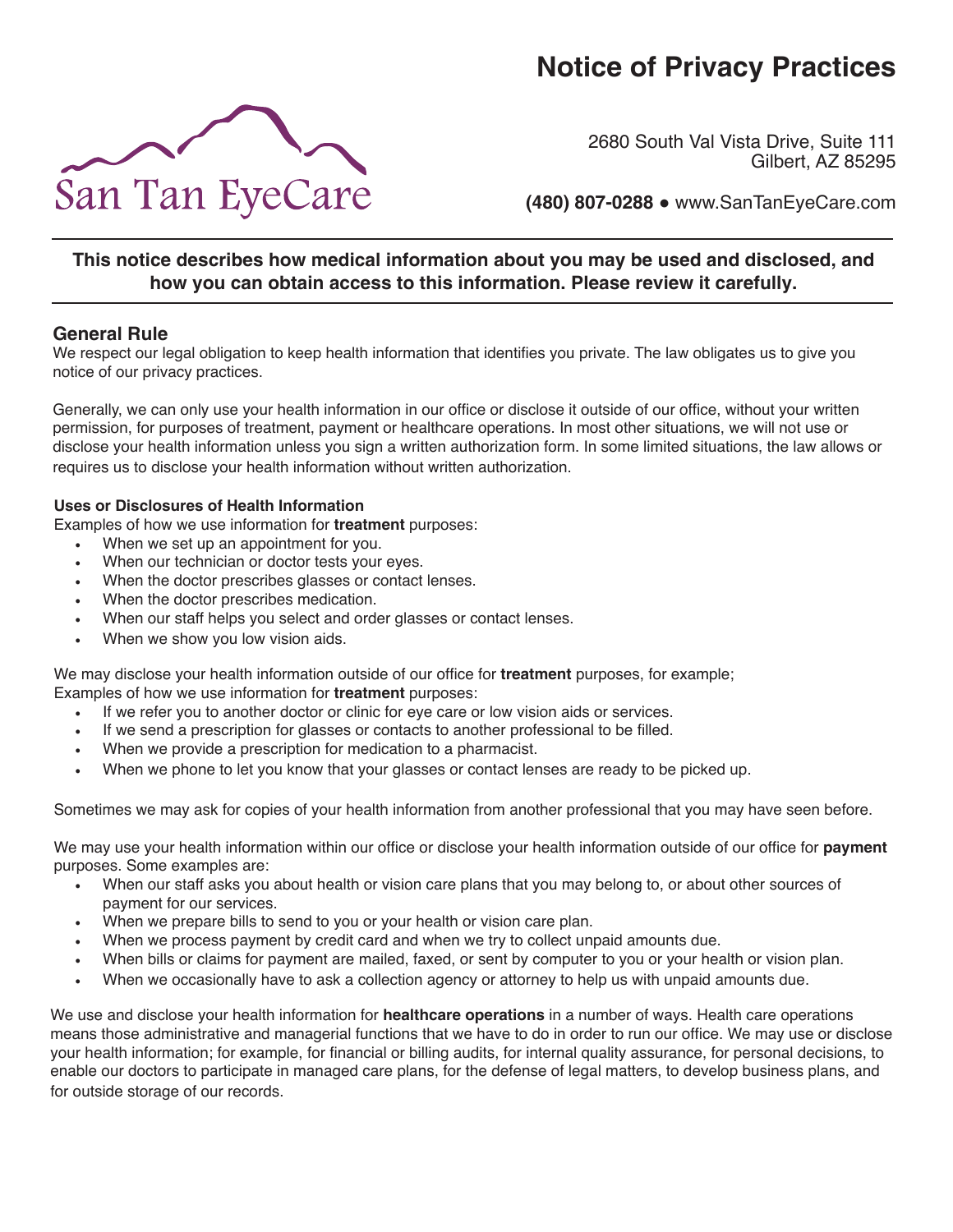#### **Appointment Reminders**

We may call to remind you of scheduled appointments. We may also call to notify you of other treatments or services available at our office that might help you.

#### **Uses or Disclosures without an Authorization**

In some limited situations, the law allows or requires us to use or disclose your health information without your permission. Not all of these situations will apply to us; some may never happen at our office at all. Such uses and disclosures are:

- A state or federal law that mandates certain health information be reported for a specific purpose.
- Public health purposes, such as contagious disease reporting, investigation or surveillance; and notices to and from the Food and Drug Administration regarding drugs or medical devices.
- Disclosures to governmental authorities about victoms of suspected abuse, neglect or domestic violence.
- Uses and disclosures for health oversight activities, such as for the licensing of doctors, audits by Medicare or Medicaid, or investigation of possible violations of healthcare laws.
- Disclosures for judicial and administrative proceedings, such as in response to subpoenas or orders of courts or administrative agencies.
- Disclosures for law enforcement purposes, such as to provide information about someone who is or is suspected to be a victim of a crime; to provide information about a crime in our office; or to report a crime that happened somewhere else.
- Disclosure to a medical examiner to identify a dead person or to determine the cause of death; or to funeral directors to aid in burial; or to organizations that handle organ or tissue donations.
- Uses or disclosures for health related research.
- Uses and disclosures to prevent a serious threat to health or safety.
- Uses and disclosures for specialized government functions, such as for the protection of the president or high ranking government officials; for lawful national intelligence activities; for military purposes; or for the evaluation and health of members of the foreign service.
- Disclosures relating to workers' compensation programs.
- Disclosures to business associates who perform healthcare operations for us and who agree to keep your health information private.

#### **Other Disclosures**

We will not make any other uses or disclosures of your health information unless you sign a written authorization form. You do not have to sign such a form. If you do sign one, you may revoke it at any time unless we have already acted in reliance upon it.

#### **Your Rights Regarding Your Health Information**

This law gives you many rights regarding your health information.

- You can ask us to restrict our uses and disclosures for purposes of treatment (except emergency treatment), payment or healthcare operations. We do not have to agree to do this, but if we agree, we must honor the restrictions that you want. To ask for a restriction, send a written request to Catherine, HIPAA Communications at the address, fax or e-mail shown at the beginning of this notice.
- You can ask us to communicate with you in a confidential way, such as by phoning you at work rather than at home, by mailing health information to a different address, or by using e-mail to your personal email address. We will accommodate these requests if they are reasonable, and if you pay us for any extra cost. If you want to ask for confidential communications, send a written request to Catherine, HIPAA Communications at the address, fax or e-mail shown at the beginning of this notice.
- You can ask us to amend your health information if you think that it is incorrect or incomplete. If we agree, we will amend the information within 60 days from when you ask us. We will send the corrected information to persons who we know got the wrong information, and others that you specify. If we do not agree, you can write a statement of postition, and we will include it with your health information along with any rebuttal statement that we may write. Once your statement of position and/or rebuttal is included in your health information, we will send along whenever we make a permitted disclosure of your health information. By law, we can have one 30-day extension of time to consider a request for amendment if we notify you in writing of the extension. If you want to ask us to amend your health information, send a written request, including your reasons for the amendment to Catherine, HIPAA Communications at the address, fax or e-mail shown at the beginning of this notice.